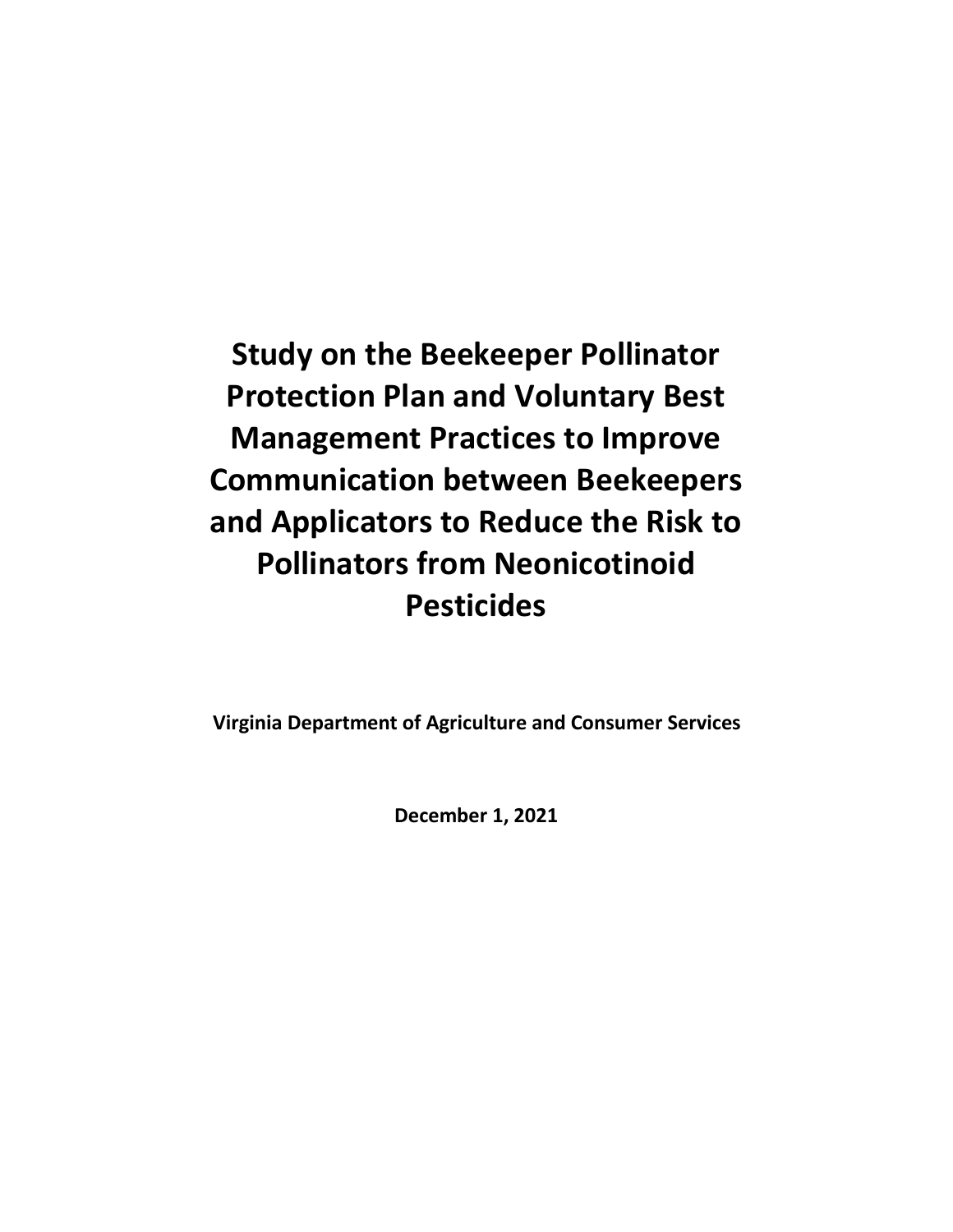**Study on the Beekeeper Pollinator Protection Plan and Voluntary Best Management Practices to Improve Communication between Beekeepers and Applicators to reduce the Risk to Pollinators from Neonicotinoid Pesticides**

#### **PUBLICATION YEAR 2021**

#### **Document Title**

Study on the Beekeeper Pollinator Protection Plan and Voluntary Best Management Practices to Improve Communication between Beekeepers and Applicators to Reduce the Risk to Pollinators from Neonicotinoid Pesticides

#### **Author**

Virginia Department of Agriculture and Consumer Services

#### **Legislative Mandate**

Chapter 458 of the 2021 Acts of Assembly, Special Session I

#### **EXECUTIVE SUMMARY**

Chapter 458 of the 2021 Acts of Assembly, Special Session I, directed the Department of Agriculture and Consumer Services (VDACS) to study the Beekeeper Pollinator Protection Plan (Plan) and voluntary best management practices for the purpose of proposing improvements to communication between beekeepers and applicators to further reduce the risk to pollinators from neonicotinoid pesticides. The chapter further required that VDACS provide a report on its findings to the Chairman of the Senate Committee on Agriculture, Conservation and Natural Resources and the Chairman of the House Committee on Agriculture, Chesapeake and Natural Resources no later than December 1, 2021. As allowed by Chapter 458, VDACS convened a stakeholder workgroup comprised of representatives from affected stakeholder groups while developing this study. Based on feedback from the workgroup and guidance from staff, VDACS recommends updates to the Plan, the introduction of several education and outreach opportunities, and changes to the agency's online systems that facilitate communication between beekeeper and pesticide applicators.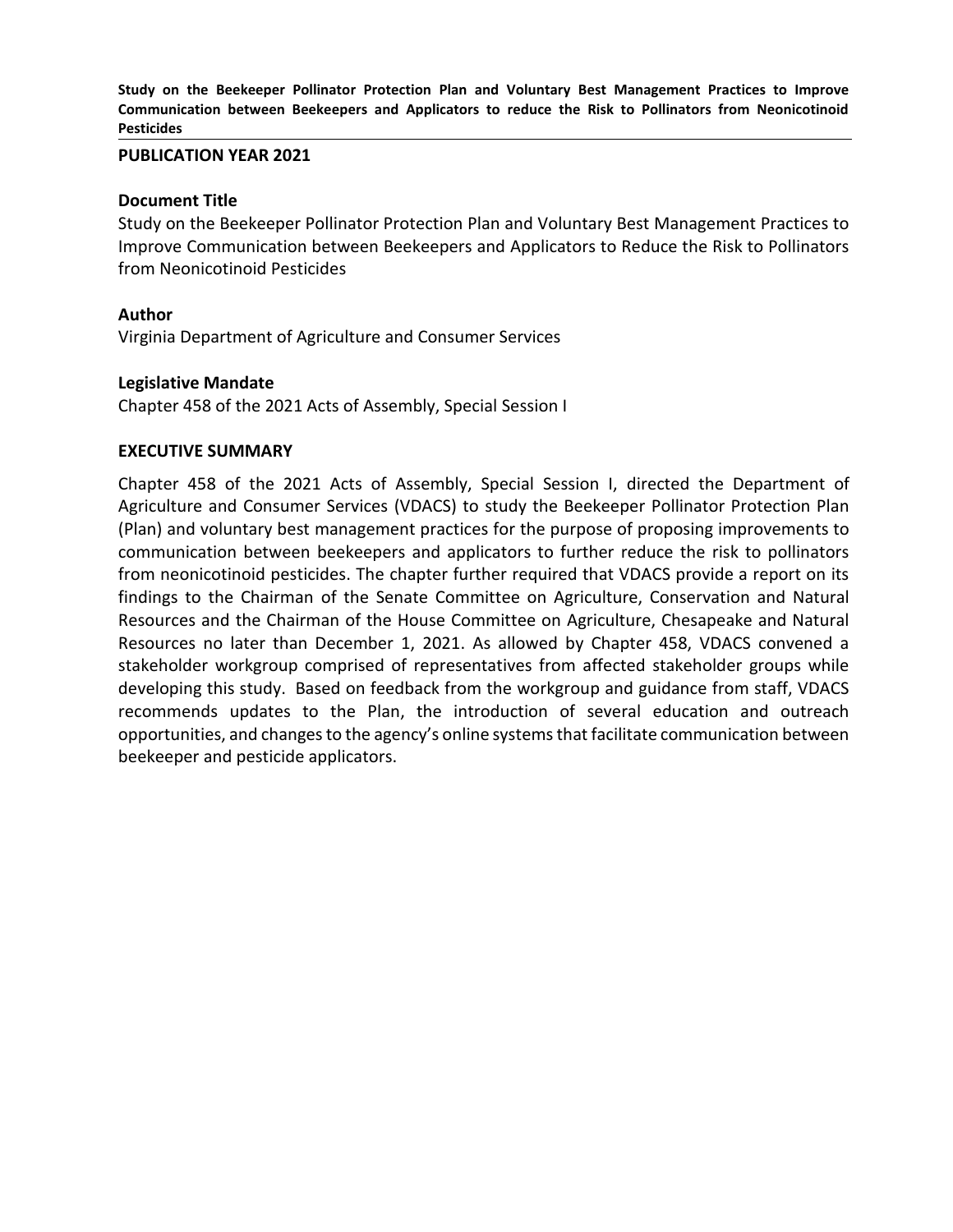# **BACKGROUND**

Honey bees and other pollinators may be impacted by pesticide applications that occur near bee hives or in areas within the flight range of honey bees. These impacts can occur when (i) pesticides are applied to plants that are in bloom, (ii) honey bees fly through pesticides as they are applied, or (iii) pesticides drift from application sites to honey bee hives or onto plants in bloom. Pesticide applicators can notify beekeepers in advance of pesticide applications, which allows beekeepers the opportunity to take measures to mitigate the impact of pesticides on their honey bees. It should be noted that the specific requirements for the legal application of a pesticide in Virginia can be found on the label of that pesticide, and some labels prohibit the application of the pesticide when plants are flowering, while bees are foraging, or when wind speeds exceed a specific threshold.

#### **Neonicotinoid Insecticides**

Neonicotinoid insecticides are a class of insecticide that are chemically similar to nicotine. Neonicotinoid insecticides are considered to be less toxic to vertebrates than many common older insecticides. Neonicotinoids can be sprayed onto foliage or applied as soil drenches and are commonly used as seed treatments. When used as a seed treatment, neonicotinoids are taken up by the plant as it grows, becoming a systemic insecticide present in pollen and nectar that pollinators can come in contact with when foraging.

Neonicotinoid insecticides include those products that contain any of the following active ingredients: imidacloprid, thiacloprid, clothianidin, thiamethoxam, acetamiprid, nitenpyram, and dinotefuran.

#### **Virginia's Voluntary Plan to Mitigate the Risk of Pesticides to Managed Pollinators**

"Virginia's Voluntary Plan to Mitigate the Risk of Pesticides to Managed Pollinators" (Plan) was developed in 2017 and consists of voluntary recommendations and best management practices intended to increase protection of managed pollinators from pesticides while allowing effective control of pests that adversely affect crops, structures, public health, and domestic animals. The Plan facilitates a collaborative approach to implementing risk mitigation practices for beekeepers and pesticide applicators and encourages effective communication between individuals making pesticide applications (or their designees) and those engaged in beekeeping. The Plan includes practices that mitigate potential pesticide exposure to honey bees and other managed pollinators, allowing for the effective management of pests and the avoidance of unnecessary conflict between beekeepers and pesticide applicators. VDACS developed the Plan in cooperation with relevant stakeholders, including farmers, commercial applicators, beekeepers, Virginia Cooperative Extension (VCE), Virginia Tech, and industry groups.

#### **Virginia's Pollinator Protection Strategy**

The Plan is one component of the Virginia Pollinator Protection Strategy (Strategy), which was established in the Code of Virginia (Va. Code § 3.2-108.1) in 2016. The Strategy directs VDACS to develop and maintain strategies to (i) promote the health of and mitigate the risks to all pollinator species and (ii) ensure a robust agriculture economy and apiary industry for honey bees and other managed pollinators. The decline of managed pollinators is not due to one factor alone; rather, it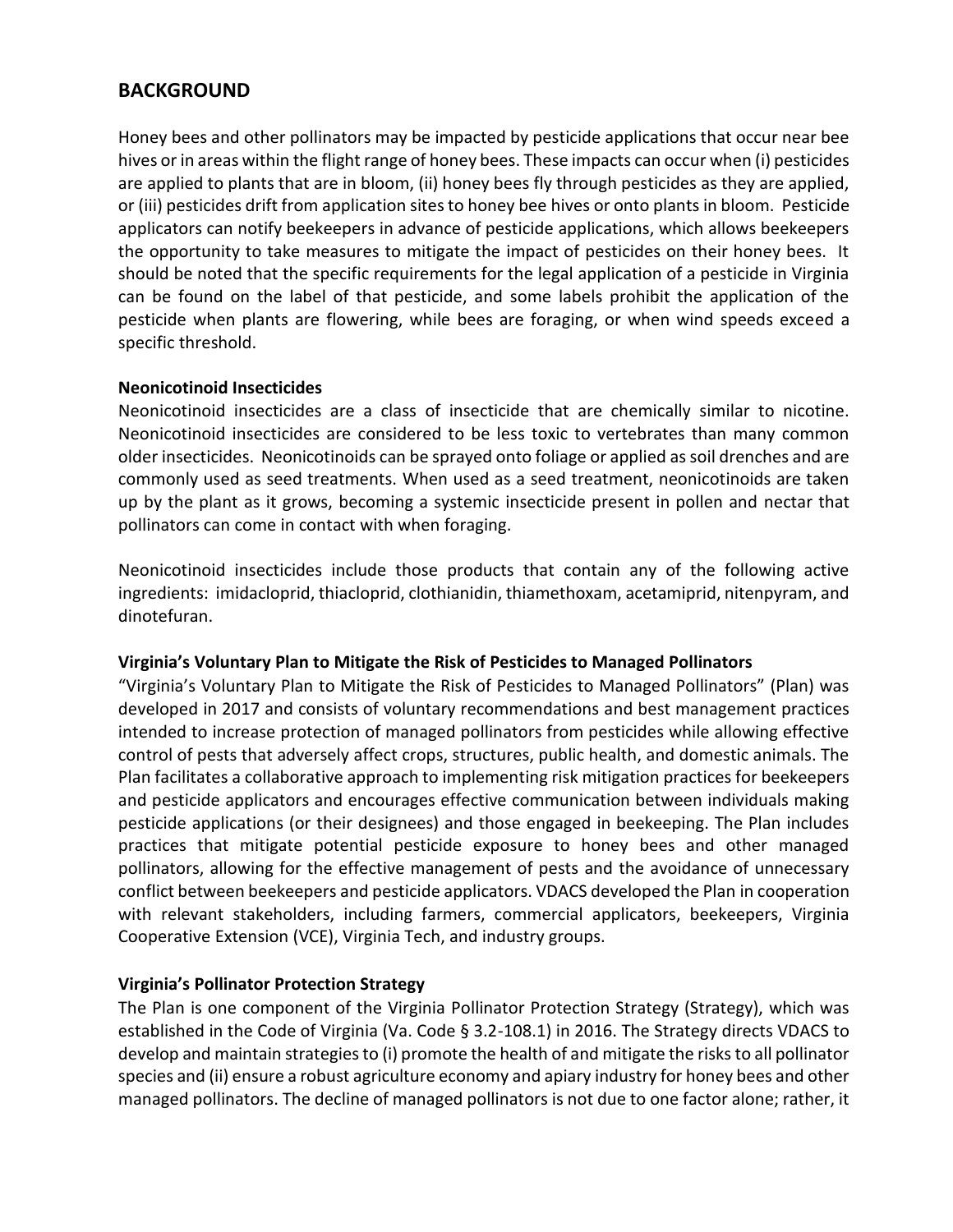can be attributed to a number of variables, including parasites (e.g., Varroa mite) and other pests, pathogens, poor nutrition, failing queens, pesticide exposure, and the narrowing genetic base of honey bees. The Strategy focuses not only on communication between beekeepers and pesticide applicators, but also supports increases in pollinator habitats as well as research, education, and outreach about pollinators.

### **Effective Communication**

Effective communication between beekeepers and pesticide applicators occurs when a beekeeper makes the location of their hives known to the applicator and the applicator provides advance notification of a pesticide application so that the beekeeper can take the necessary steps to protect their honey bees. To protect their honey bees, a beekeeper may confine their bees inside the hive to prevent them from being exposed to the insecticide, spray the hives with water to mimic rainfall to discourage bees from flying out of the hives, or move the hives away from the area of the pesticide application.

Communication between beekeepers and pesticide applicators may involve commercial pesticide applicators, farmers, or homeowners who apply their own pesticides. Homeowners are unlikely to be aware of the need for advanced communication with beekeepers and may not know that honey bees are located near their property. In addition, given the number of residential properties that can be found in urban settings, it is likely that a beekeeper would receive a large number of notifications should every homeowner and commercial applicator provide advance notification for applications made within the flight range (two miles) of the bee hive. The number of potential pesticide applications within two miles of the hive could result in beekeepers receiving advance notifications on a daily basis, thereby requiring mitigation measures by the beekeeper every day. Implementing daily mitigation measures is not practical and would likely be detrimental to a honey bee colony.

It should be noted that many beekeepers have developed relationships with nearby farmers, homeowners, and commercial pesticide applicators that already result in advance notification of pesticide applications. In many situations, the applicator is already implementing best management practices to reduce the exposure of pollinators to pesticides and communicating with the beekeepers through a phone call or a text message to provide advance notification. Several workgroup participants noted that while there was good communication between local farmers and beekeepers, communication was more difficult with mosquito control companies.

#### **Online Communication Tool**

To facilitate communication between beekeepers and applicators, VDACS provides the online communication tools BeeCheck® and FieldCheck®, which allow pesticide applicators to more easily communicate with beekeepers regarding upcoming pesticide applications. To use the online communication tool, beekeepers register the location of their beehives and provide their contact information in BeeCheck, and pesticide applicators, using FieldCheck®, can see the location of the beehives and beekeeper's contact information. The applicator can then notify the beekeeper when a pesticide application will occur in close proximity to their beehives. While FieldCheck® has contact information for the beekeeper, and the applicator can provide the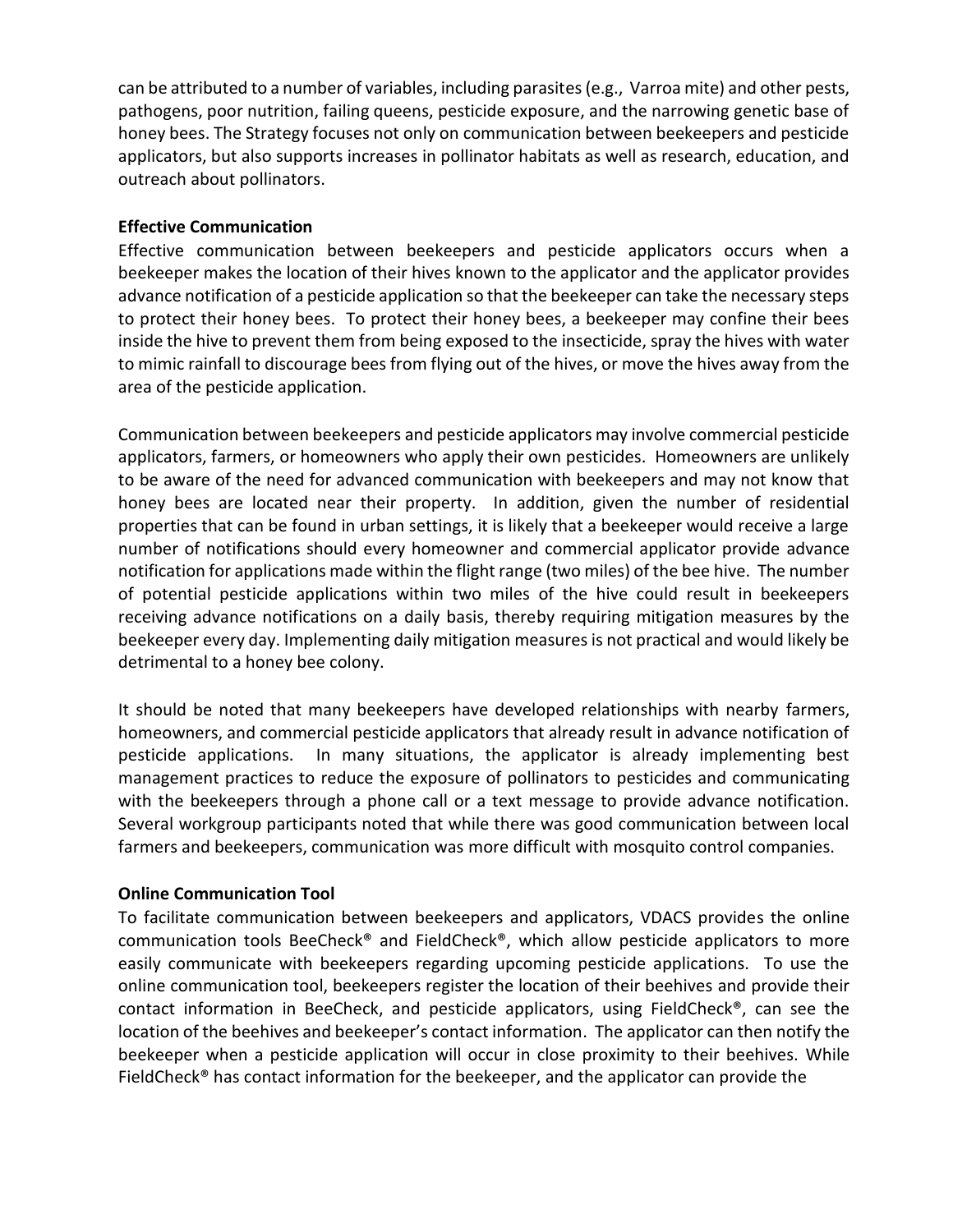pesticide being applied, the system does not have the capability to automatically generate advance notifications.

### **Outreach**

VDACS currently focuses its outreach efforts on educating members of local bee clubs and the Virginia State Beekeeper Association about the availability of BeeCheck® as a means of receiving notification from pesticide applicators in advance of pesticide applications in their area.

VDACS also includes as part of its pesticide applicator recertification courses information regarding the availability of FieldCheck®. Certified pesticide applicators must attend one recertification course every two years in order to renew their applicator certification.

# **WORKGROUP FEEDBACK**

Chapter 458 of the 2021 Acts of Assembly, Special Session I, directed VDACS to study the Plan and voluntary best management practices for the purpose of proposing improvements to communication between beekeepers and applicators. Chapter 458 also provided that VDACS may establish a stakeholder workgroup composed of representatives of affected groups, including beekeepers, agricultural producers, commercial pesticide applicators, private pesticide applicators, pesticide manufacturers, retailers, lawn and turf service providers, the Virginia Farm Bureau Federation (VAFB), the Virginia Agribusiness Council (VAC), VCE, and other agribusiness and farmer organizations to assist in the study.

VDACS convened such a workgroup to assist in the study, inviting representatives from the groups mentioned in Chapter 458 to a meeting on September 29, 2021. In attendance were representatives from VAC, VAFB, Virginia Turfgrass Council (VTC), Virginia Grain Producers Association (VGPA), Virginia Golf Course Superintendents Association, Virginia State Beekeepers Association (VSBA), and individual beekeepers.

To evaluate the Plan and its associated voluntary best management practices (BMP), the workgroup discussed the use of the BeeCheck® and FieldCheck® online mapping tools, the current BMPs, and the Plan itself.

In an effort to promote advance notifications for a broad range of pesticide applications, the workgroup discussed the importance of the study addressing the application of all pesticides that impact honey bee populations, rather than just neonicotinoid insecticides. As a result, the workgroup feedback and agency recommendations are not limited to neonicotinoid insecticides.

*Feedback from Workgroup Participants on the Plan:*

- The Plan is working well; however, some participants expressed concerns that there was a lack of awareness and knowledge of the Plan among beekeepers and pesticide applicators;
- There was discussion among participants on the need to balance streamlining the Plan with providing enough information to be useful;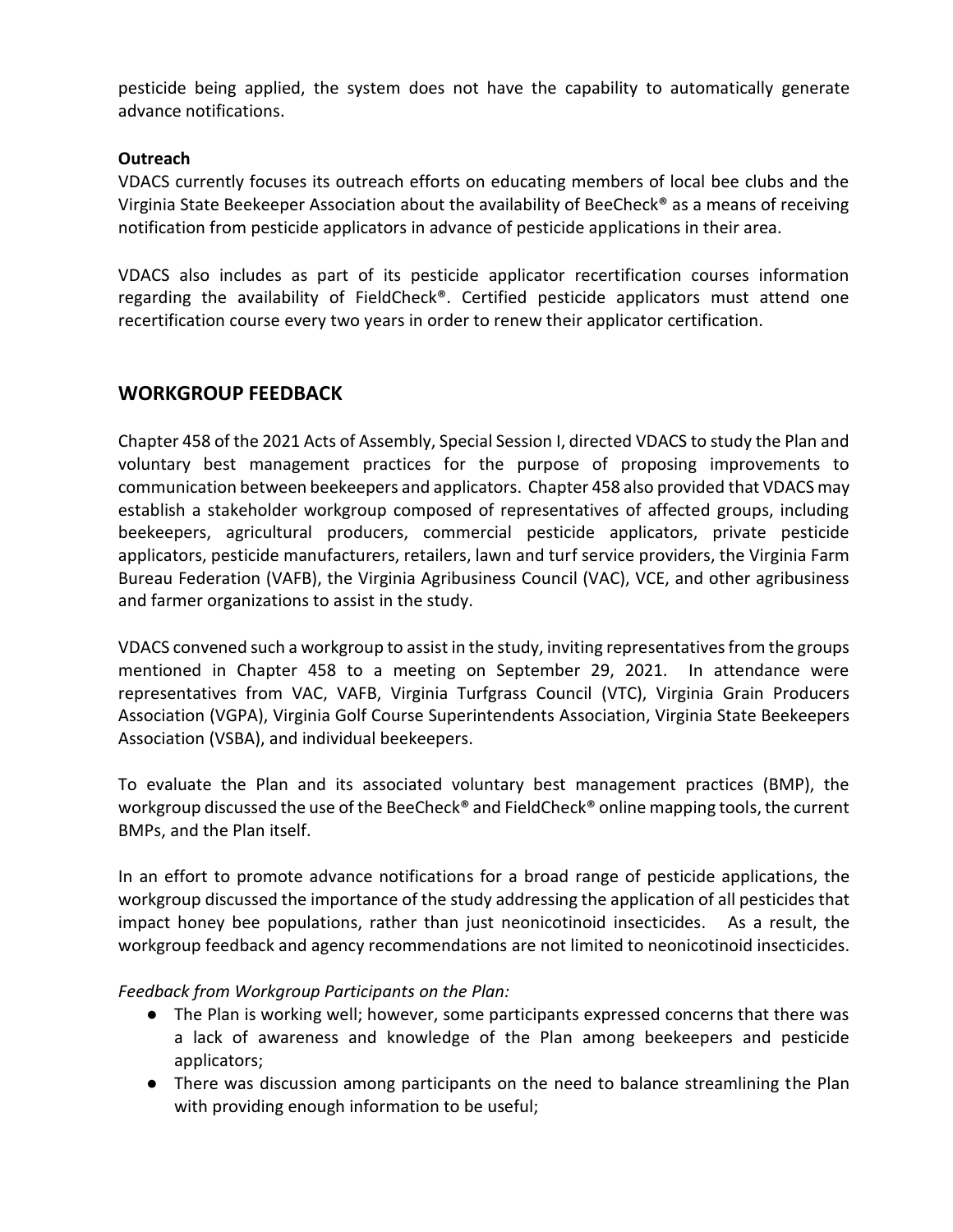## *Suggestions from Workgroup Participants related to the Plan:*

- Include a list of alternative insecticides that are not neonicotinoids;
- Include references in the Plan to FieldCheck<sup>®</sup> and BeeCheck<sup>®</sup> (the Plan currently references the "online communication tool" and does not specifically mention FieldCheck® or BeeCheck®);
- Distribute media releases regarding the Plan for use in newspapers and beekeeper sales catalogs that coincide with peak pesticide application season in the spring;
- Provide information regarding the Plan at meetings of civic organizations and groups as well as farmers' markets.

## *Feedback from Workgroup Participants on BeeCheck® and FieldCheck®***:**

- BeeCheck<sup>®</sup> and FieldCheck<sup>®</sup> are valuable communication tools;
- There is a lack of awareness among beekeepers and pesticide applicators regarding the availability of this online communication tool.

# *Suggestions from Workgroup Participants related to FieldCheck® and BeeCheck®:*

- Conduct an aggressive marketing campaign utilizing the beekeeping associations and provide information about BeeCheck® and FieldCheck® at retail locations where pesticides are sold;
- Include information on BeeCheck<sup>®</sup> and FieldCheck<sup>®</sup> in VDACS's pesticide applicator training manuals;
- $\bullet$  Include an automatic notification option in FieldCheck<sup>®</sup> that would allow the applicator to provide a notification to all beekeepers, within a specified distance, who registered bee hive locations in BeeCheck®. The automatic notification in FieldCheck® should also allow an option for the applicator to include, in the notification, the specific pesticide being applied;
- Update FieldCheck<sup>®</sup> to include less toxic chemical recommendations;

## *Feedback from Workgroup Participants on BMPs*

Participants discussed changes to the BMPs contained within the Plan. Additional BMPs were proposed. There was a sentiment expressed that some applicators are already applying pesticides during the evening and night hours and this should be included as a BMP. Applying pesticides during the night and evening hours reduces exposure to pollinators. It was also suggested that the BMPs include a recommendation for 72 hours advance notice of pesticide applications, when feasible. It was also proposed that the Plan be distributed during VDACS pesticide applicator training to enhance knowledge and awareness of the BMPs.

## *Feedback from Workgroup Participants on Beekeeper Notifications*

The workgroup concluded with a discussion regarding notifications to beekeepers of planned pesticide applications and the distance from the application site within which beekeepers should be notified of such application. Workgroup participants indicated the notifications to beekeepers based on the distance from the application site should depend on the type of pesticide applied, the conditions at the time of application, the environment, and other factors. Depending on these factors, the distance of impacted beehives from the application site could vary anywhere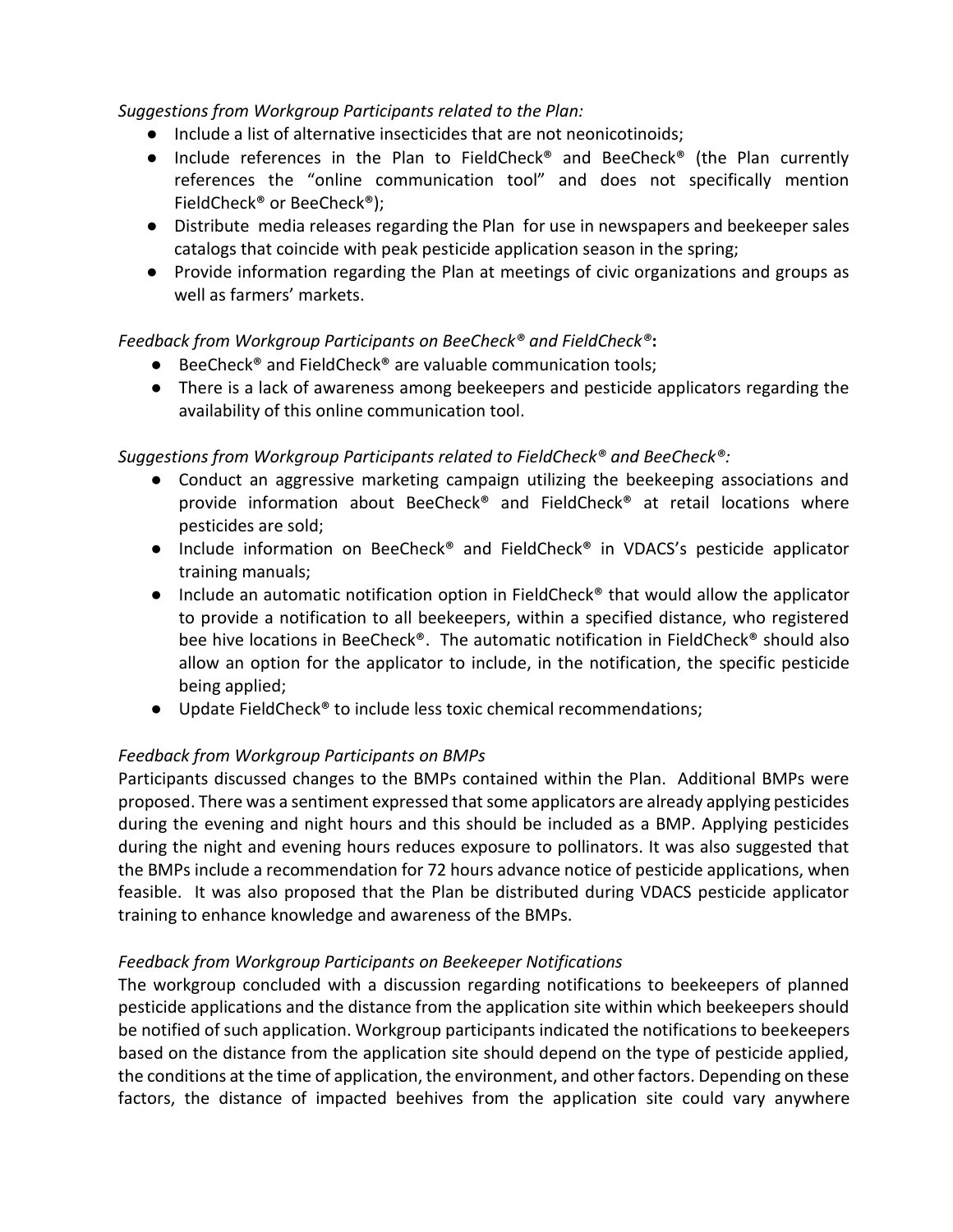between the adjacent property and a two mile radius. Discussion regarding pesticide applications in urban areas indicated that advance notification of pesticide applications more than one block from the beehives would result in too many notices being provided to the beekeeper due to the potential for frequent and numerous applications being made in urban areas.

Beekeepers participating in the workgroup meeting indicated that many beekeepers prefer to keep the location of their beehives confidential to prevent the theft of hives and allegations of stinging incidents associated with their honey bees. Beekeepers who prefer to keep the locations of their hives confidential jeopardize effective communication between the beekeeper and the pesticide applicator.

The beekeepers participating in the workgroup indicated that their biggest concern related to pesticide applications is insecticide drift onto their hives. Insecticide drift is a concern related not only to neonicotinoid insecticides but other insecticides as well.

## *Comments from Workgroup Participants on Draft Report*

The agency solicited comments on the draft report from the workgroup participants and received comments from VTC, VAFB, VGPA, and VSBA.

VTC indicated that the report reflected the discussion of the workgroup.

VAFB and VGPA provided comments related to (i) enhancing communication by ensuring that beekeepers make the locations of their honey bee hives known to applicators; (ii) clarifying that updates to FieldCheck® related to automatic notification and listing the specific pesticide being applied are optional for the applicator; and (iii) implementing a statewide standardized identification program for hive locations. In general, these comments were discussed by the workgroup and have been included in the report.

VSBA commented that the report appeared to be misdirected as it does not address the concern that many beekeepers prefer to keep their hive locations confidential in order to prevent the theft of hives and allegations of stinging incidents. VSBA recommended that commercial pesticide applicators, especially mosquito control companies, be required to register the location where pesticide applications will occur 72 hours prior to the application when the application of toxic chemicals may result in damage to all members of the public, including honey bees and beekeepers, as this will allow beekeepers the opportunity to make decisions regarding their honey bee hives without revealing the location of their hives.

VSBA's comments related to requiring commercial pesticide applicators to register the locations of pesticide applications in FieldCheck® were not discussed by the workgroup. FieldCheck® does not have the capability to register the location of a pesticide application, therefore modifications would be required.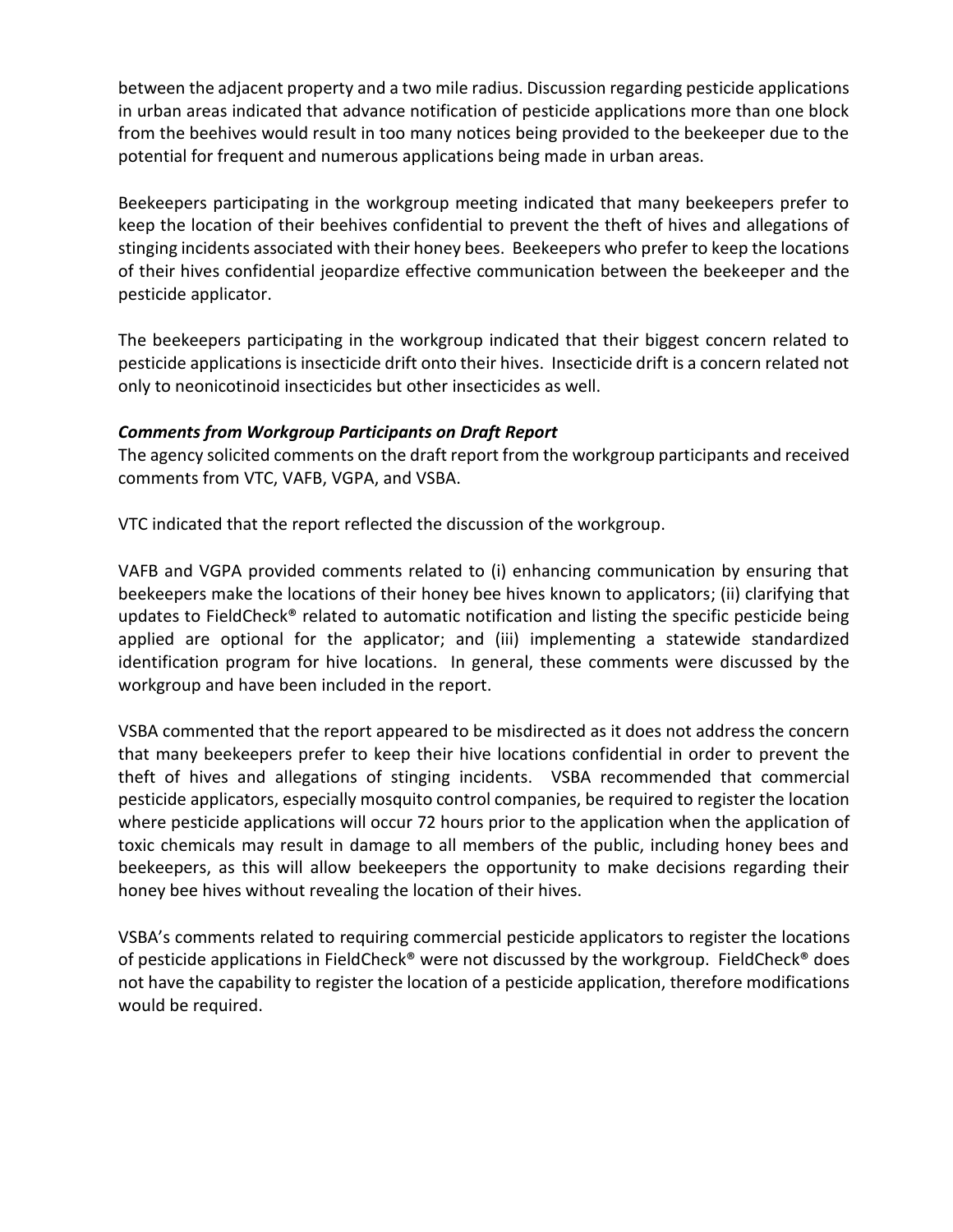# **RECOMMENDATIONS**

Communication between pesticide applicators and beekeepers can reduce the risk to pollinators from all pesticides, including neonicotinoid insecticides. To improve communication, increased awareness of the availability of BeeCheck® and FieldCheck® is needed as well as modifications to FieldCheck® to improve notification options. In addition, the establishment of an identification system to make pesticide applicators aware of local beehives may aid in reducing the exposure of honey bees to pesticides.

## **Outreach**

Communication may be improved if (i) more pesticide applicators are aware of the availability of FieldCheck<sup>®</sup> as a means of identifying the location of beehives and (ii) more beekeepers are willing to make the locations of beehives available to applicators and utilize BeeCheck® as a means of notifying pesticide applicators of the location of their honey bee hives.

The Plan was established in 2017. BeeCheck® and FieldCheck® have been available since 2018. Based on input from the workgroup, it appears that many beekeepers and pesticide applicators may not be aware of the Plan or the availability of BeeCheck® and FieldCheck®. To increase the use of BeeCheck® and FieldCheck®, additional outreach efforts are needed.

The development of outreach programs focused on beekeepers, commercial applicators, farmers, and homeowners could be used to inform these various groups of the importance of following best management practices and providing advance notification. Opportunities for outreach include:

- Partnering with VCE, the Master Gardener Program, and the Master Naturalists Program to increase awareness of the Plan, the availability of BeeCheck® and FieldCheck®, and the benefits of advance notification of pesticide applications;
- Including information regarding the Plan and availability of BeeCheck<sup>®</sup> and FieldCheck<sup>®</sup> in VCE's agricultural and lawn and turf Pest Management Guides and other related guides;
- Enlisting the assistance of the Virginia State Beekeepers Association to provide outreach regarding the Plan and the availability of BeeCheck® to unaffiliated local beekeepers and beekeeper organizations;
- Providing information at pesticide retail outlets regarding the need to protect pollinators and the benefits of providing advance notification to beekeepers;
- Providing information on the availability of BeeCheck<sup>®</sup> for distribution by beekeeping supply companies;
- Issuing press releases in the spring regarding the need to protect pollinators and the availability of BeeCheck® and FieldCheck®;
- Providing onsite registration for the use of BeeCheck® and FieldCheck® at pesticide recertification courses and industry meetings;
- Including information on the Plan and the availability of BeeCheck<sup>®</sup> and FieldCheck<sup>®</sup> in VDACS pesticide applicator training manuals;